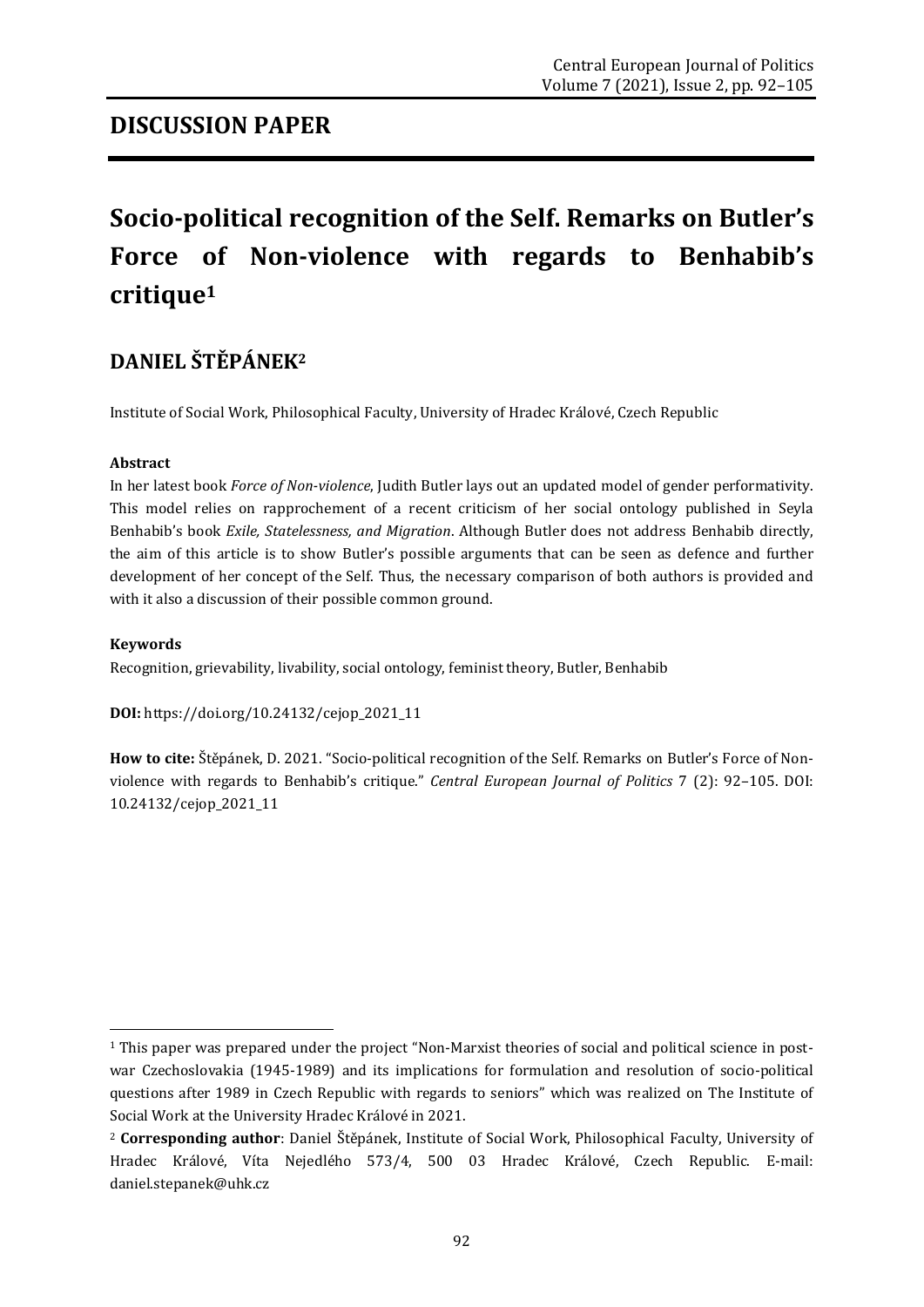### **1. Introduction. Benhabib's critique of Butler's social ontology**

The year 2020 has been marked by many events, some of which are still ongoing, and the consequences of others will be felt for decades to come. Despite the worldwide collapse in the field of physical and mental health, a book has been published that addresses many of the problems we face every day. *Force of Nonviolence* by Judith Butler, who needs no introduction, focuses centrally on the topic of the legitimacy of violence and the ways to define those who will be exposed to violence. The book is interesting and inspiring for many reasons, but it is more important for the purpose of this paper to focus on one of the possible reasons why it was written in the first place and why Butler deals with the topics mentioned in it so specifically. This reason is the defence against Seyla Benhabib's critique. Although Butler does not explicitly mention Benhabib, the concepts she presents as new, or those she specifies as previously outlined, may be an implicit response to Benhabib's critique of Butler in her 2018 book *Exile, Statelessness, and Migration*. Although the intent of the entire publication was similar to that of Butler's *Force of Nonviolence*, the Fifth Chapter (Ethics without Normativity and Politics without Historicity: On Judith Butler's *Parting Ways. Jewishness and the Critique of Zionism*) critically turns against the 2012 book, on which Benhabib wants to illustrate one of the central problems she sees in Butler's conceptualization of the Other.

In *Parting Ways*, Butler presents several topics which also address matters related to the legitimacy and justification of violence in the works of Said, Benjamin and Levinas. And it is the latter that is the reason why Benhabib goes through Butler's position thoroughly and discusses the arguments that Butler addresses to Levinas's concept of the other. This concept is connected with the whole of Levinas's ethics. And it is this connection that Benhabib critically points out when she emphasizes that ethics is not the same as social ontology. Benhabib admits that the social ontology that Butler presents in *Parting Ways* is also psychoanalytically sufficient to "disclose the permutations of self-other relations as well as uncover the necessary bases for the formation of receptivity so as to enable the self to become an ethical person" Benhabib (2018). However, she still does not consider such an approach sufficient to achieve "normativity".

The reason why Benhabib sees Butler's method in her socially ontological approach as insufficient is the lack of clarification of the difference between what Benhabib herself calls "the concrete other" and "the generalized other". Benhabib (2018) These two terms are Benhabib's main criteria for assessing the "appropriateness" of Butler's efforts to combine ethics and social ontology, because only by clearly defining both each of them and the relationships between them will it be possible to more precisely understand where the causes of violence against some people (minority) can arise in the society without being seen by others (majority) as wrong. "Indeed, a good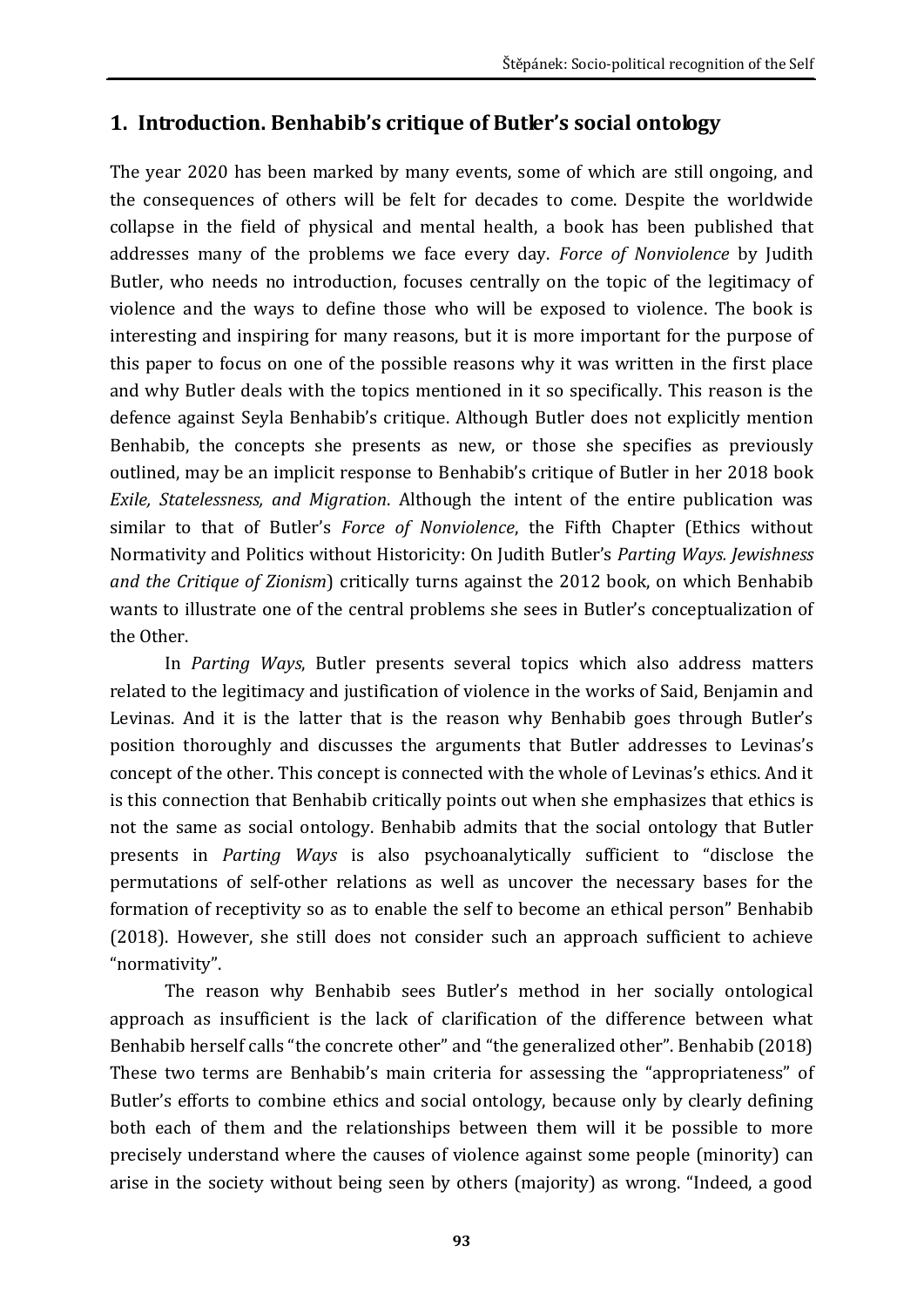ethical theory or a good account of the ethical must be able to do justice to the singular as well as the universal, or in my terms, to the standpoint of the concrete as well as generalized other. Yet Butler does not tell us how." Benhabib (2018)

Force of Nonviolence is not addressed to Benhabib, but some of the central ideas and some of the main concepts could easily carry the supplementary "reaction to Benhabib", because it is the problem between a clear non-definition of the relationship between the singular and the universal (Butler), or the concrete and the generalized other (Benhabib), that this book wants to solve, among other things. Due to the above, this article will focus on the main arguments and points that Butler provides and develops in order to define her concept of "the self" sufficiently enough to be used to set the boundaries of "legitimacy of violence", thereby returning – although not explicitly – to her earlier works, i.e., *Parting Ways* as well as *Frames of War*. Therefore, this paper will remind the reader of the relevant passages from this book as well, putting new arguments in context with the older ones in order to see more clearly what *Force of Nonviolence* is innovative about.

### **2. Concept of the Self**

### **2.1.Basic outline of the Self**

One of the main starting points for the methodological approach to interpreting the phenomenon of nonviolence is Chandan Reddy's assumption that liberal modernity created "the state as a guarantee of a freedom from violence that fundamentally depends on unleashing violence against racial minorities, and against all peoples characterized as irrational and outside the national form." Butler (2020) Butler understands Reddy's interpretation as an approximation of the structural concept of "the self", the basic structural characteristic of which is violence. The self is therefore structurally defined as the violent.

An important remark that Butler inadvertently adds to this definition of the self as the violent is the embedding of this definition in a structural conceptualization, which could be simply called "person as representant of". In her addition to Reddy, Butler points out that if the liberally modernist state does not have a specific "person" before it, it extends the area of the violent to "a violent kind of person". From this, it can certainly be deduced that even the self can be a broader area, which will include everything that will be structurally conceived as meaningfully characterizing the self, in relation of which the definition of the violent can be determined in the future. Although this interpretation may sound like a tautology, there is an effort to accommodate an idea which – at least as it is believed – is considered by Butler to be key to express the intrinsic connection between the self and the violent in a liberal modernist structural context, namely the idea that a prerequisite for defining the self is the inclusion of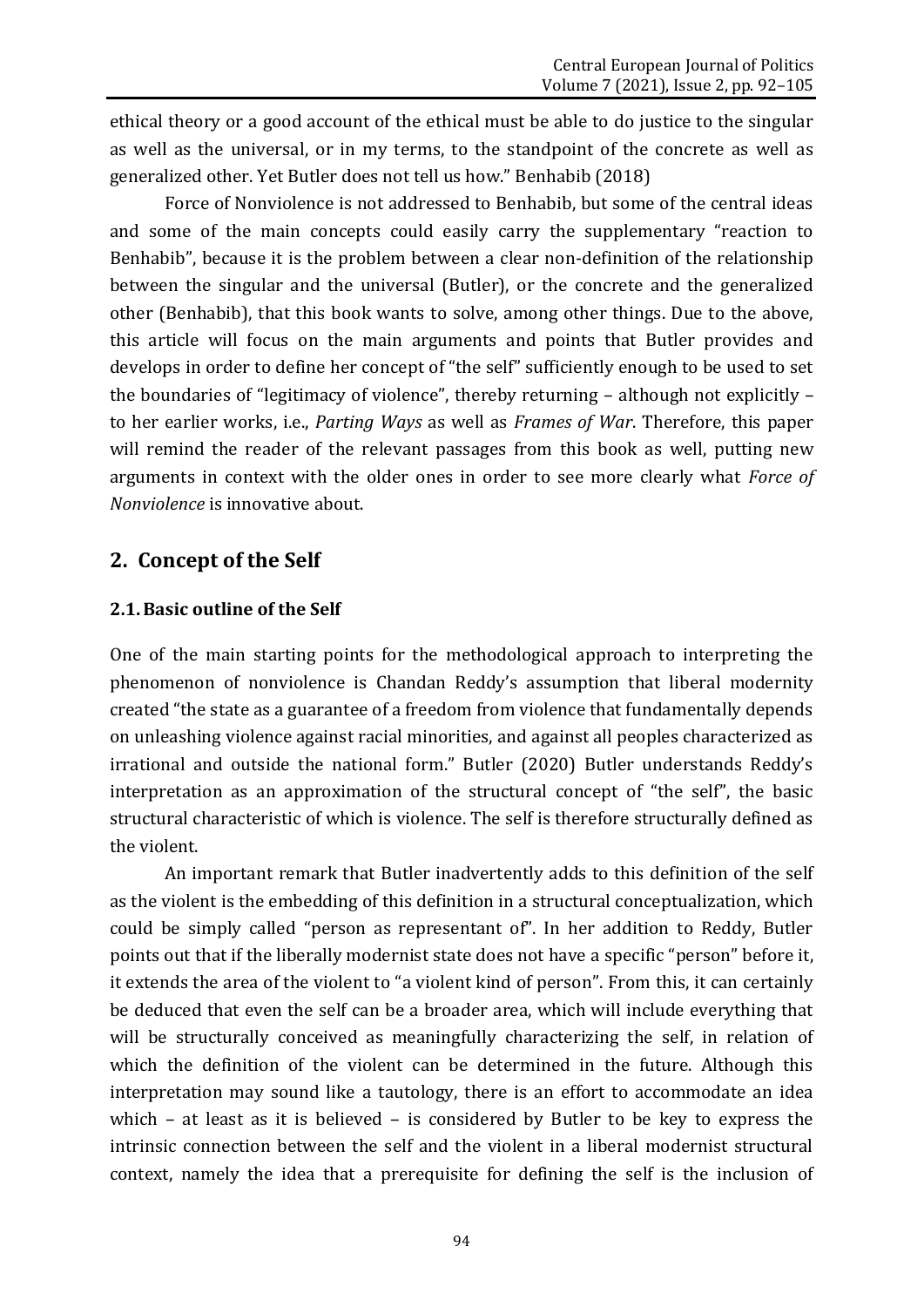potential violence against this future self. In other words, the self must be semantically characterized so as to include and underline the violent by its semantic definition. Only in this way can then a liberal modernist state – at least according to Butler – be allowed to equate the self with the violent, and thus subsequently label the person as a violent kind of person.

Although this interpretation of Butler's approach to Reddy's idea may seem a purely terminological evasion, the whole of *The Force of Nonviolence* is based on deciphering the linguistic dimension the liberal modernist state works with – and it is the definition of the extent of violence in relation to whoever can be described as the violent, and therefore also with regard to what makes it possible to describe the self as the violent – which is why it is believed that such evasion is necessary to understand the deeper dimension of the whole concept of nonviolence. From a pragmatic point of view, Butler herself points this out in the *Introduction* to *The Force of Nonviolence*, where she says that "one needs to find frameworks more encompassing than those that rely on two figures, one striking and the other struck." Butler (2020)

#### **2.2.The Self and Social Relations**

Butler seems to state, as if in passing, that the self is constituted "through its social relations with others". Butler (2020) This statement, although seeming to be in passing, is very closely connected with the conceptualization of the very concept of the self at a more subtle level. As explained above, the understanding of the self is given by social conditionality, a social structure that Butler currently grasps, in terms of terminology, as liberal modernism. Therefore, even if it is stated that the self is constituted through its social relations with others, it must be borne in mind that the sociality<sup>3</sup> that characterizes these relations between individuals has a liberal modernist character in its own right. There is a double dimension here, which affects the determination of the individual in their approach to themselves, or more precisely to their "the self". On the one hand, it is a question of deriving a relationship with the self from relationships with others, and on the other hand, it is the nature of those others themselves.<sup>4</sup> Any effort to preserve social relations, understood as "social ties", is always an effort to strengthen

<sup>1</sup> <sup>3</sup> Here, it would be possible to use concepts from other movements, such as the phenomenological sociology of A. Schütz, who deals with this dimension of intersubjectivity in connection with Husserl's Lebenswelt and Weber's social typology.

<sup>4</sup> Butler does not use the philosophical potential provided by the approach to the creation of the identity of the individual through their relationships with others and to the formation of the social grounding regarding the very possibility of establishing a relationship. This philosophical potential can be developed in the context of the 20th-century French concept of l´Autre (e.g. Jean-Paul Sartre, Simone de Beauvoir, Emmanuel Levinas, Michel Foucault and many others).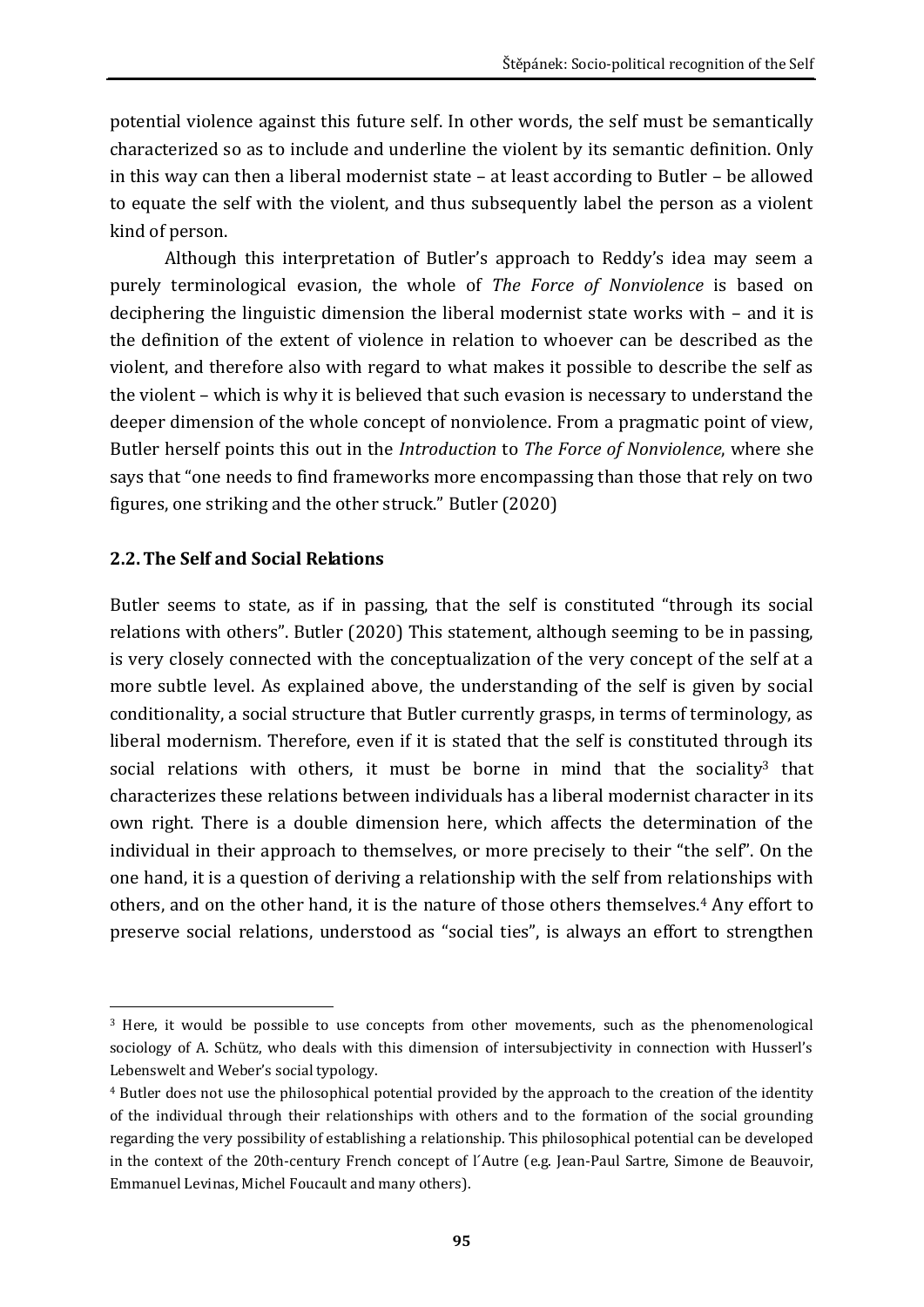the connection of individuals, if not directly bind them. This, in turn, gives great social power to the source on which the structuring of the form of the sociality is based.

#### **2.3.Equal Treatment and "Livability"**

Butler rejects the idea that equality could be easily reduced to assigning the same value to each person. The main reason is the terminological uncertainty of the term "person", where Butler points out that, in cases of similar egalitarian considerations, person is meant as an "abstract person". Such abstractness does not correspond to the concept of social interconnectedness and mutual interdependence, or more precisely social interdependency. "… equal treatment is not possible outside of a social organization of life in which resources, food distribution, housing, work, and infrastructure seek to achieve equal conditions of livability." Butler (2020) The specification of these characteristic manifestations of the life of a person is on the one hand – and quite obviously – to underline the necessity to avoid abstractness, but on the other hand also to support another concept that Butler works with, when she subsequently evaluates the relationship of the liberal modernist approach compared to the relationship between the equality of the individual person, and, in a figurative sense, also the relationship between the self and the violent, which is the concept of livability.

Livability is a concept that is not clearly defined in *The Force of Nonviolence*. In addition to what has already been said about it in connection with Butler's descriptions in the book, its connection with the conditions of life can be found as one of the other helpful means to determine the meaning and scope of this concept. Livability and conditions of life have a "relative difference" regarding each other, which suggests that although Butler distinguishes them, it is not possible to regard this distinction as borderline. Conditions of life affect the self by what conditions for establishing and strengthening social bonds the self is given. And such established conditions, in turn, affect how a particular person will regard themselves, i.e., how they will understand their own self. For this reason alone, it is regarded possible to conclude that livability cannot be reduced to just "living in", but that it must also include "living through", "living from", "living to" and "living for". Butler (2020) This play on words is not just a semantic matter – on the contrary, understanding what is believed to be meant by the term "livability", given the contexts in which Butler herself places the term, sets not only semantic and syntactic limits, but also limits existential, political, social, cultural, ethnic and many more. At the same time, it should be mentioned that these are porous, permeable boundaries, which is indicated by the specification of all aspects of social interconnectedness and mutual interdependence, or more precisely social interdependency from *The Force of Nonviolence* above.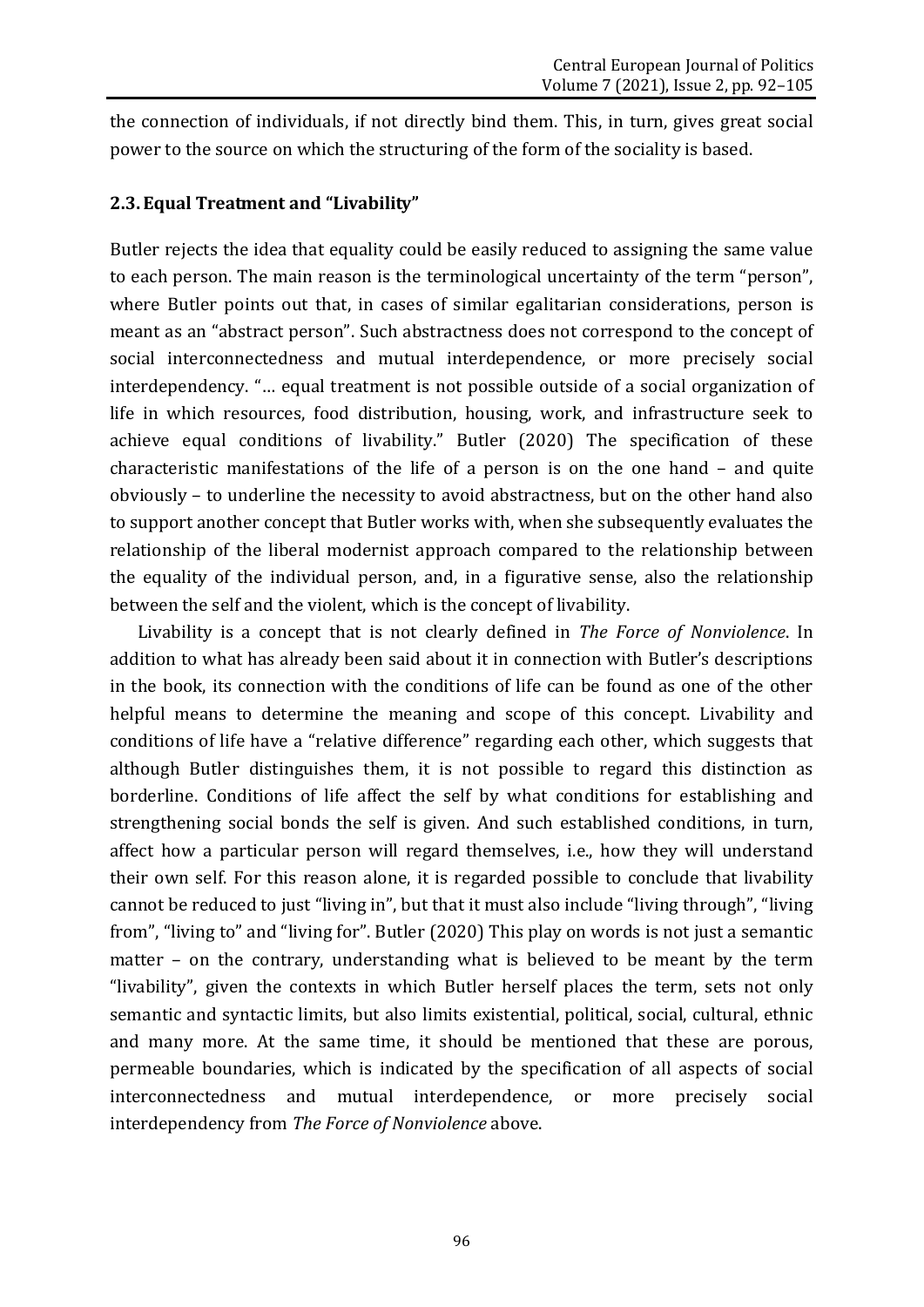## **3. Concept of Grievability**

### **3.1. Livability and Grievability**

Again, Butler does not give clear definition of grievability. The introductory contemplations in *The Force of Nonviolence* mention this term with some certainty. This can be partly explained by its use in the earlier work *Frames of War*. In the context of contemplations about the self and the conditions of life, or more precisely livability, Butler, among other things, points to the presence of this attribute in living creatures, and this presence should be a proof of their "… value within a differential scheme of values…". Butler (2020) It should be added that it is this dimension of value within the scheme of values that should make it possible to assess whether these living creatures are treated "equally and in a just way". Butler (2020) Two aspects that grievability exhibits in the context of livability will be terminologically distinguished as the "schematic valuability" and "just equality". While the former is understood to be fixed by the system and its social structure, within which the value is automatically assigned to each segment, the latter depends on an active reflection on the "value" of such a systematic and structural allocation of value. This distinction serves to get to the heart of the intention that is believed to be meant by Butler's inadvertently made remark that "to be grievable is to be interpellated in such a way that you know your life matters, that the loss of your life would matter…" Butler (2020)

The rationale or incentive for the above distinction between schematic valuability and just equality, described as the distinction between systematic and structural attribution of value and the knowledge of this attribution, is then found in Butler's emphasis on the social organization of what was above called equal treatment in social interdependency. Butler understands equal grievability as "…a principle that organizes the social organization of health, food, shelter, employment, sexual life, and civic life". Butler (2020)

### **3.2.Precariousness and Epistemological Framing**

In order to more precisely grasp and better understand the context which meaning the term "precarity" has for Butler, it is necessary to recall how she thinks about it in *Frames of War*. In the introduction, where she wants to show how she will relate precarious life and grievable life, she notes that she will proceed in accordance with her interpretation of the 2004 work, *Precarious Life*. What she subsequently presents is the statement that "… specific lives cannot be apprehended as injured or lost if they are not first apprehended as living". Butler (2009) According to this Butler's statement, the determination of whether a particular life qualifies as "living" depends purely on the "epistemological frames" through which it is viewed, formulated and interpreted. The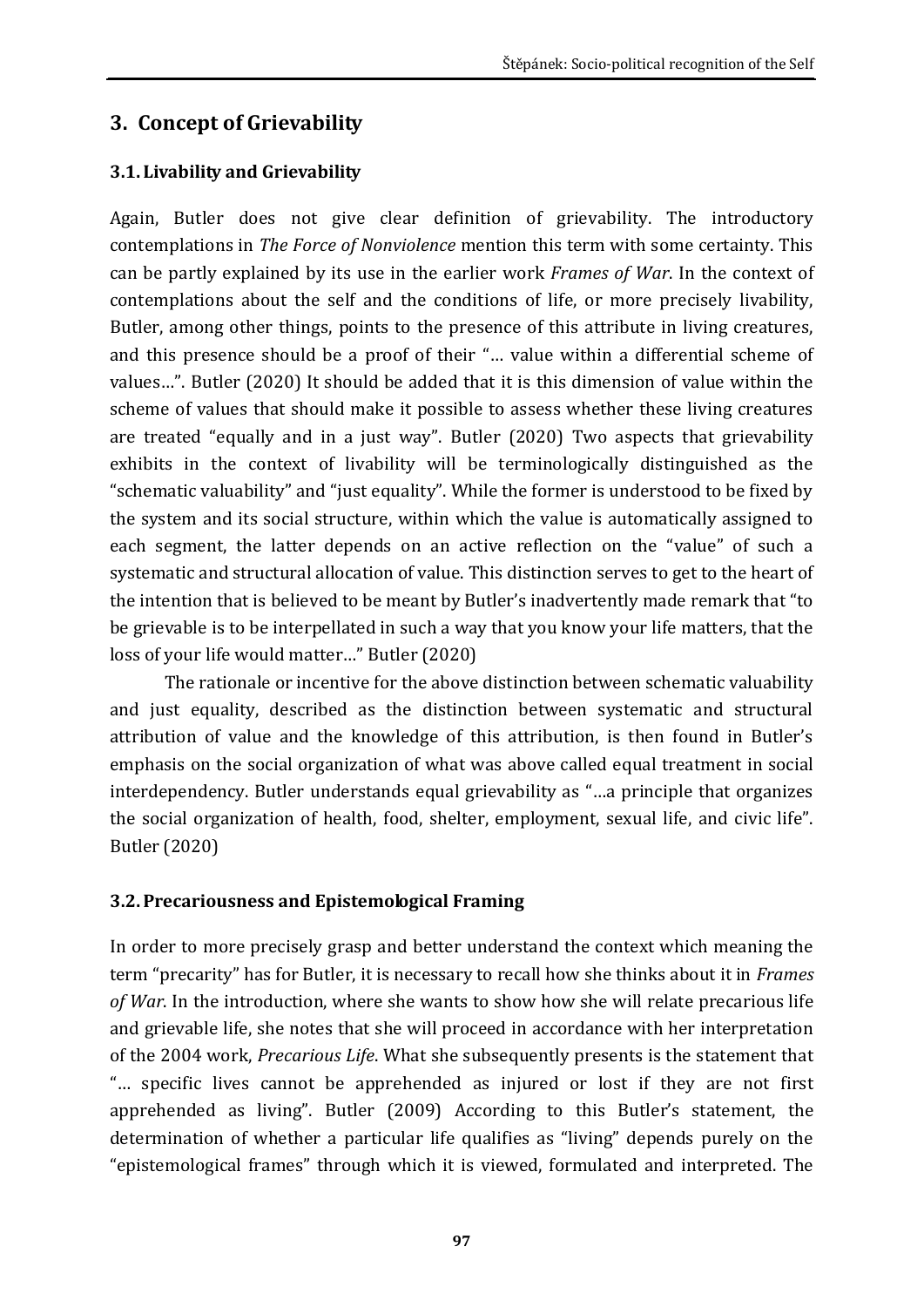whole perspective of evaluating the level of "lifespan" of an individual's life (or group, community, ethnicity, etc.) is given by the frame in which it is embedded. This embedding itself then lies in the hands of a decisive social instance, which, of course, is represented by the state apparatus, the legislative system and specific laws in which the rights of these target individuals are formulated and fixed. Formulation and fixation are thus the framing that Butler speaks of as a decisive measure of life evaluation.

For Butler, epistemological framing is partly determined by what she calls "historically contingent ontology" in *Frames of War* and what she connects with Hegel and Klein to explain to the reader. If a life is to be evaluated as "living", it must first be apprehended so. However, this requires that it is first fixed by a specific norm: "Subjects are constituted through norms which, in their reiteration, produce and shift the terms through which subjects are recognized." Butler (2009) In this line of reasoning of the relationship between epistemology and ontology, the reader can see the use of Hegel's concept of "recognition" (*Anerkennung*) from *Phänomenologie des Geistes*. If this is developed more than Butler did, it can be said that, like other authors, Butler uses the relationship between state norms (*Sittlichkeit*) and personal values (*Moralität*), when – according to Hegel's *Grundlinien der Philosophie des Rechts* – an individual must set aside their individuality if it were to substantially differ from the normative requirements of the state. Such a development would deserve more attention, but given the interpretation that Butler herself makes, it is necessary to move in the direction of her line of thought.

Butler interprets the relationship between recognition and apprehension that, in terms of meaning, the former is a "stronger term" than the latter. Apprehension is a "form of knowing", but it is more intuitive to some extent, because "… it is bound up with sensing and perceiving, but in ways that are not always – or not yet – conceptual forms of knowledge." Butler (2009) It is presumed that what Butler is trying to say here is that apprehension is, in a sense, intuitive, say, abnormal knowledge. As a result, it does not depend on normativity, and therefore not even on the recognition that is associated with this normativity. One of the arguments that Butler makes for this view of hers is the ability to critically reflect insufficient or even completely absent recognition towards certain individuals (groups, communities, ethnicities, etc.). Simply put, if the view of the standard of living of the others would depend only on norms and the recognition that is given in the normativity of these norms, then a possible inadequacy in the recognition of this normativity could not be evident on closer inspection.

Because of the overlap and non-strictness of apprehension in relation to recognition, Butler claims that the advantage over normativity of recognition is the connection of apprehension with intelligibility. Butler borrows this strongly ontological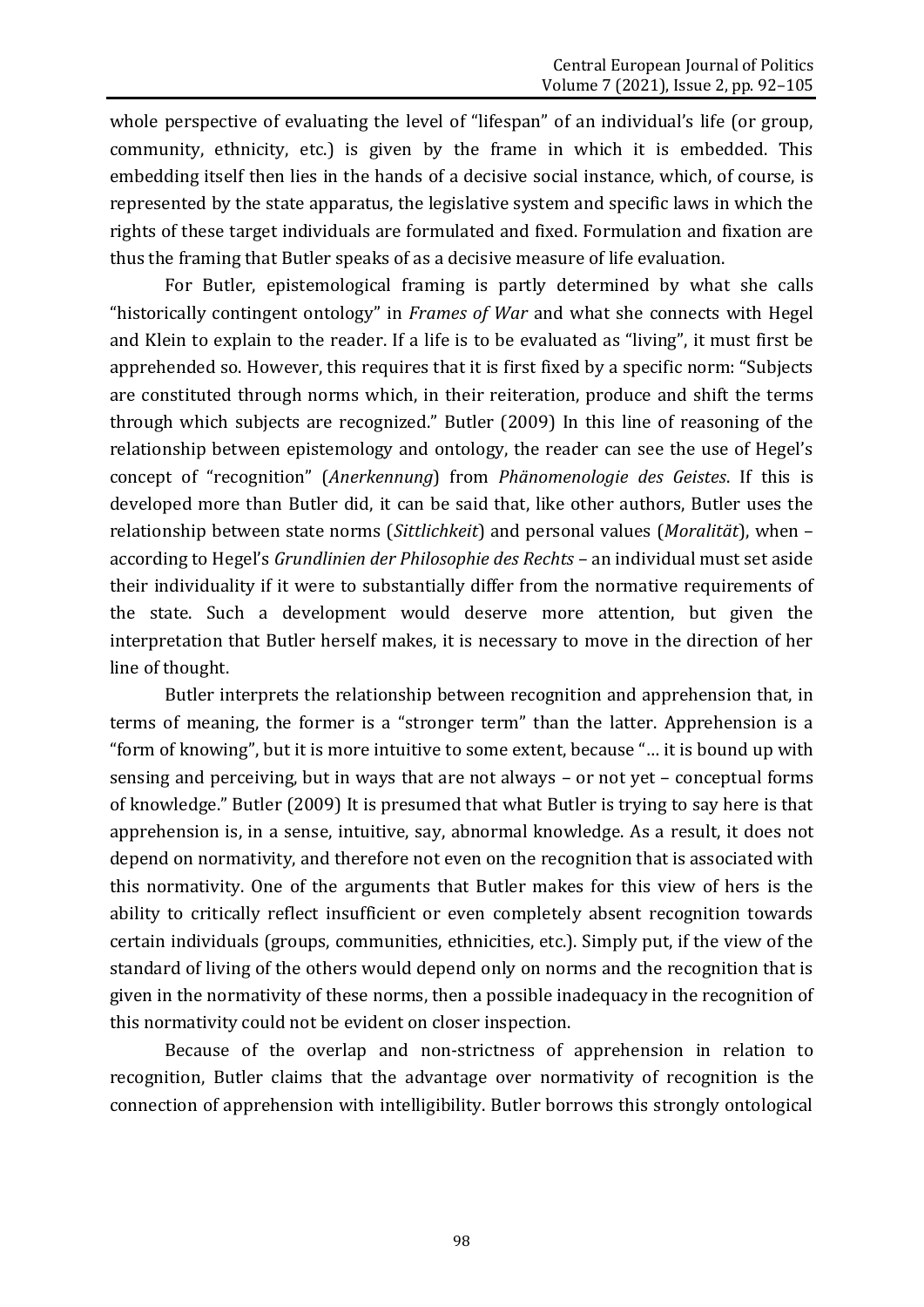(or epistemological) term from Foucault.<sup>5</sup> Intelligibility means that "… a life has to be intelligible *as a life*, has to conform to certain conceptions of what life is, in order to become recognizable". Butler (2009) According to Butler, the conceptions of what life is are supposed to be characterized by schemas of intelligibility, on which all the norms of recognizability are based. Combining apprehension with intelligibility should help critically reflect on the adequacy of normativity, and thus verify all norms of recognizability.

What is the point of differentiating between apprehension and recognition? In addition to the obvious, the aim is also to support another of Butler's arguments, this time concerning the independence of an individual and the need to take this independence as a reason for recognizing the "right to individuality", i.e., to differ from state norms. Butler herself does not develop this argument much. She merely notes, using another term, that each person has a certain "personhood" and that this has been determined by normativity in terms of epistemological framing. "… a living figure outside the norms of life not only becomes the problem to be managed by normativity, but seems to be that which normativity is bound to reproduce: it is living, but not a life." Butler (2009) Simply put, if a person lives outside the state norms, i.e., they do not accept normativity for their way of living, their life is not recognized as life, they are not granted personhood, however, they are still perceived as a living figure. The recognition of a certain "livability" is given by apprehension, through which a living figure is given and perceived as living, and thus having a certain standard of life. For this reason, it is not possible to take the epistemological character of each frame as definitively (let alone sufficiently) determining the adequacy of recognition. "The frame never quite determined precisely what it is we see, think, recognize, and apprehend. Something exceeds the frame that troubles our sense of reality (…) something occurs that does not conform to our established understanding of things." Butler (2009) Our apprehension extends beyond every frame, so any recognition of personhood by frame that derives from normativity is always questionable. The reason for this extension is everyday reality, "dimension of sociality", the dynamics of which itself demonstrates the inadequacy of absolutism, to which normativity lays claim. Adequacy of recognition is always tested by confrontation with such dynamics of social relations.

The dynamics of social relations serve to get closer to what Butler calls the conditions of reproducibility. These conditions should be what each frame tries to formulate and thus fix in the norm. The problem is that these conditions are also dynamic, variable, and depending on the dynamics of relationships between individuals. Normativity can always intervene in such dynamics, but social reality, or more precisely the sociality transcends every clearly defined boundary – as Butler tried to point out by

**<sup>.</sup>** <sup>5</sup> M. Foucault, The Archaeology of Knowledge, or The Order of Things: An Archaeology of the Human Sciences.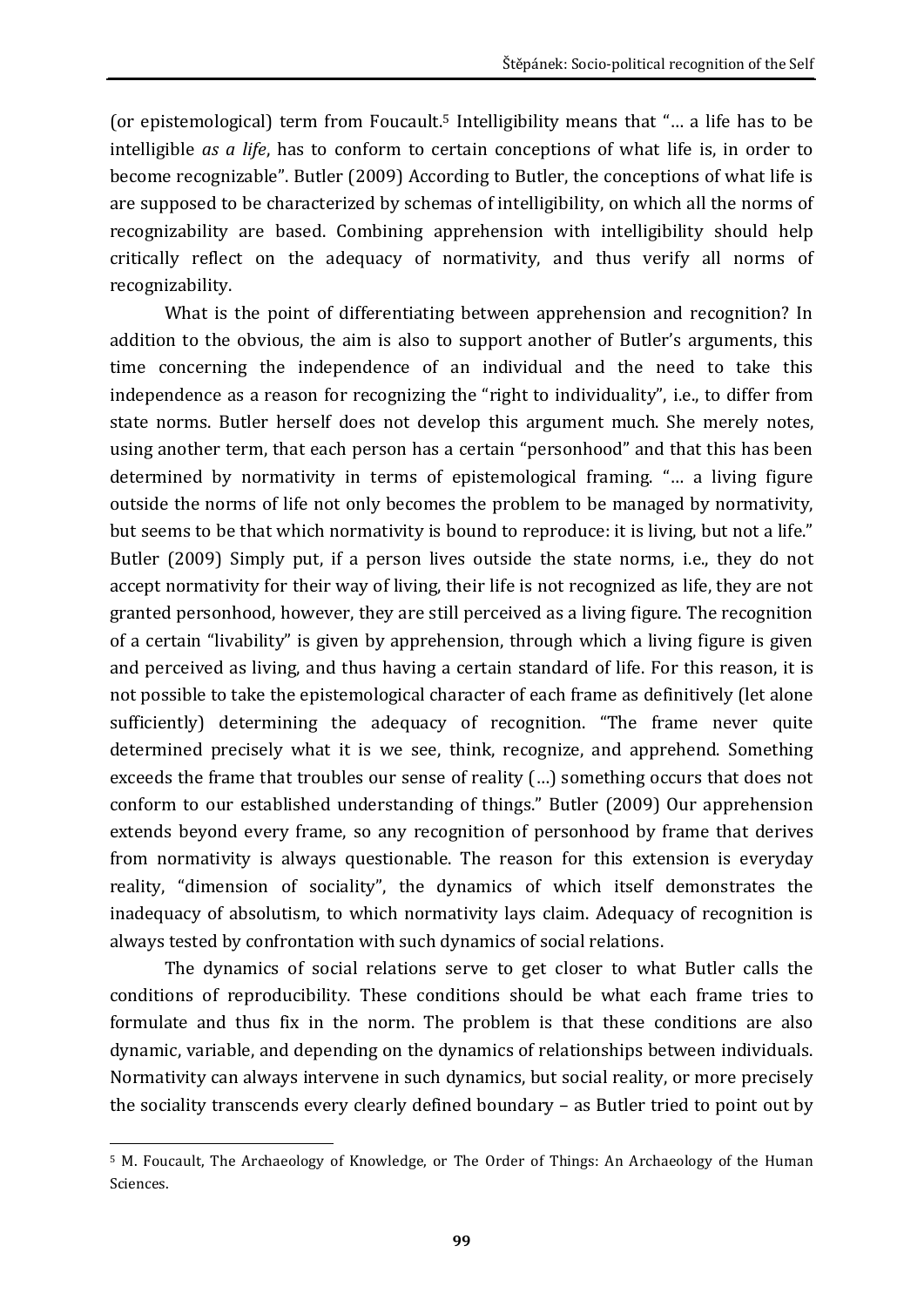the term apprehension. The frame is thus purely dependent on the context in which it is used and is valid only with respect to the target group/area to which it is applied and with respect to which it is formulated. Its application to another group/area disrupts its semantic contingency, which proves it to be limited and not valid in all circumstances and all cases. In other words: it turns out to be inequality. Therefore, it makes sense why Butler describes a framed individual as follows: "… one is framed, which means accused, but also judged in advance, without valid evidence and without any obvious means of redress." Butler (2009)

#### **3.3.Grievability and Precariousness**

Butler develops the term precarity with respect to the term grievability. Her starting point is the statement that "to say that a life is precarious requires not only that a life be apprehended as a life, but also that precariousness be an aspect of what is apprehended in what is living". Butler (2009) Precariousness is connected with apprehension, and is even directly dependent on it. Whatever is characterized as living is automatically perceived to have precariousness. Everything that shows at least an elementary level of life also has a certain precariousness. Butler points out to the need to recognize precariousness in a more inclusive and egalitarian way – ideally through a social policy that targets "shelter, work, food, medical care, and legal status." Butler (2009) Aspects of life can also be seen under these aspects of precarity. Character living belongs to what needs to be provided through shelter, work, food, medical care and legal status. Any social policy, by focusing primarily on these aspects of life, demonstrates to recognize the precariousness of living. And because individuals must be targeted through these aspects, which are general and shared by each and everyone, it will be ensured that each individual is recognized in his/her individuality.

Despite what has been said, Butler points out that the precariousness cannot be properly recognized. Butler herself is aware that her statement may seem paradoxical, but when taking a closer look at her subsequent line of reasoning, there is a clear grasp of the subtleties she uses to render and underline why apprehension is so important and to what extent it is a foundation on which some recognition can then be built – not to mention that it is the foundation enabling a more inclusive and egalitarian way of recognition.

"Precariousness implies living socially, that is, the fact that one´s life is always in some sense in the hands of the other." Butler (2009) Having one's own life in the hands of others means that there are, at all times and under all circumstances, social relations between individuals that unite them. These social relations can thus be perceived as social bonds, because of which there is a constant interconnectedness with others and a certain dependence on others. And because this connection is mutual, these others are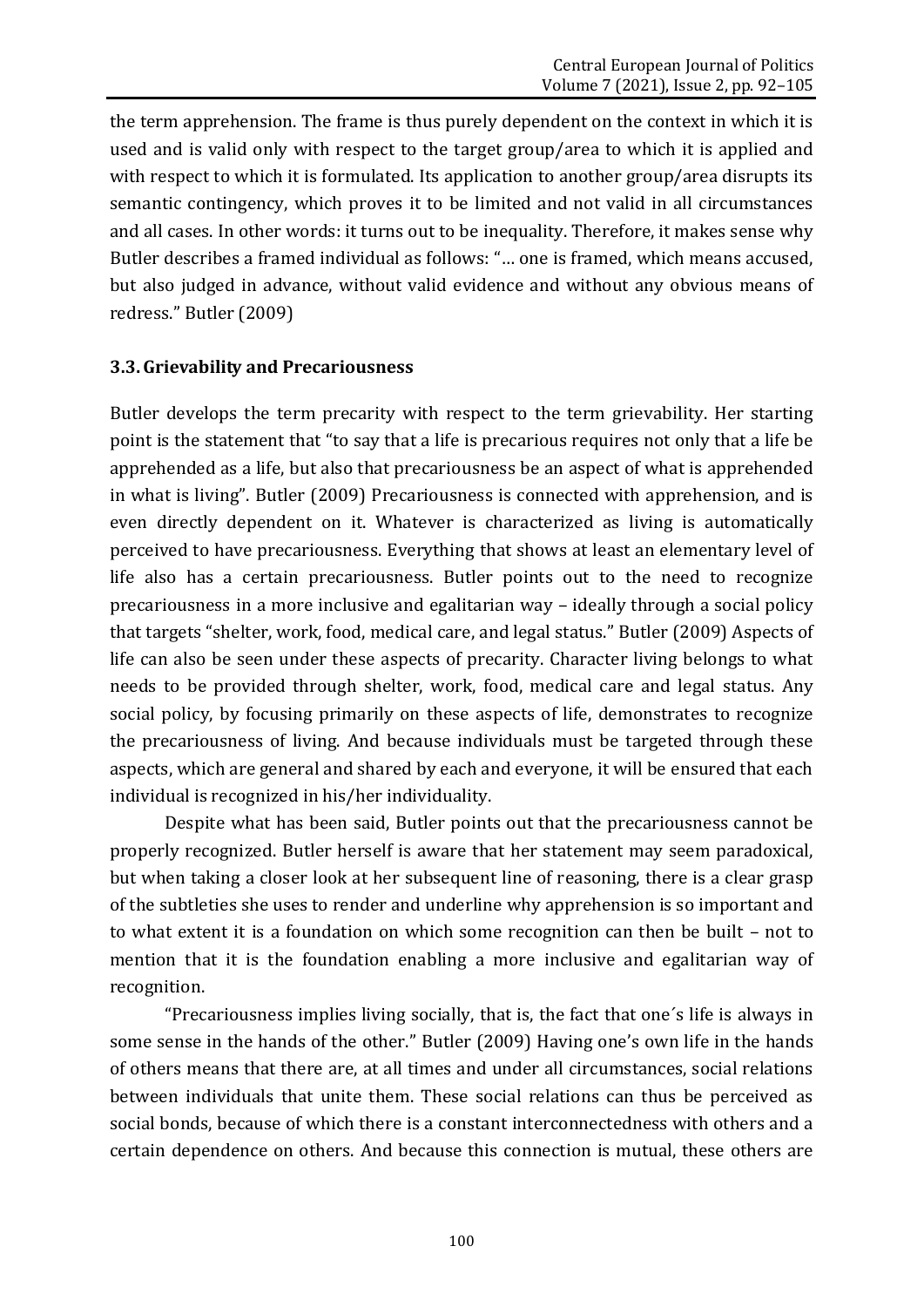also dependent on me.<sup>6</sup> To emphasize the specific meaning of the term precariousness, Butler adds that it "… underscores our radical substitutability and anonymity in relation both to certain socially facilitated modes of dying and death and to other socially conditioned modes of persisting and flourishing". Butler (2009) This social context, in which Butler puts the term precariousness, specifies its meaning - it is what is coextensive with birth, which is why it must be socially taken care of. "Only under conditions in which the loss would matter does the value of the life appear." Butler (2009) And this is where the connection between precariousness and grievability appears – the former is a side effect of the latter. More specifically, "… grievability is a condition of a life's emergence and sustenance". Butler (2009) That is why Butler concludes by pointing out and emphasizing that "grievability precedes and makes possible the apprehension of the living being as living, exposed to non-li from the start". Butler (2009)

#### **3.4. Livability and Recognition**

The interpretation of the relationship between epistemological frames, norms and grievability leads to the need to explain the relationship Butler finds between livability and recognition. Simply put, what the reader sees in the author's thought process and line of reasoning is the need to relate the recognition to the generalized level, valid for all levels of living. However, if the character of apprehension is taken into account, which, while it precedes all normativity, is what is side-lined through epistemological frames during the life of an individual, it is necessary to take into consideration the complexity of the conditionality of life by the very frames within which the character of life and the standard of living that determine livability is most explicitly formulated. Recognition of livability thus requires an examination of each norm in its formulation, because it is in this formulation that the way in which the conditions under which it is possible to "perceive" one's life exactly as life, or more precisely as equal life and equally living. It is assumed that at least as much can be deduced from Butler's thesis about the relationship between frames and conditions of life: "We cannot easily recognize life outside the frames in which it is given, and those frames not only structure how we come to know and identify life but constitute sustaining conditions for those very life." Butler (2009) Butler's emphasis on linking identifying and sustaining of conditions shows a degree of flexibility in these frames. As evident from the above, Butler sees that all epistemological frames are given by historical development associated with ontology, which changes the epistemology itself, including the approach to perception, articulation

**<sup>.</sup>** <sup>6</sup> It is evident that Butler follows in the footsteps of Hegel, Sartre and, to some extent, Husserl. However, she does not admit this obvious connection. Who she briefly refers to is Levinas – another of the French authors who explicitly develops (not only) Hegel's ideas and even more explicitly criticizes Sartre in this development. The reader could therefore expect Butler to refer to other relevant authors in this regard.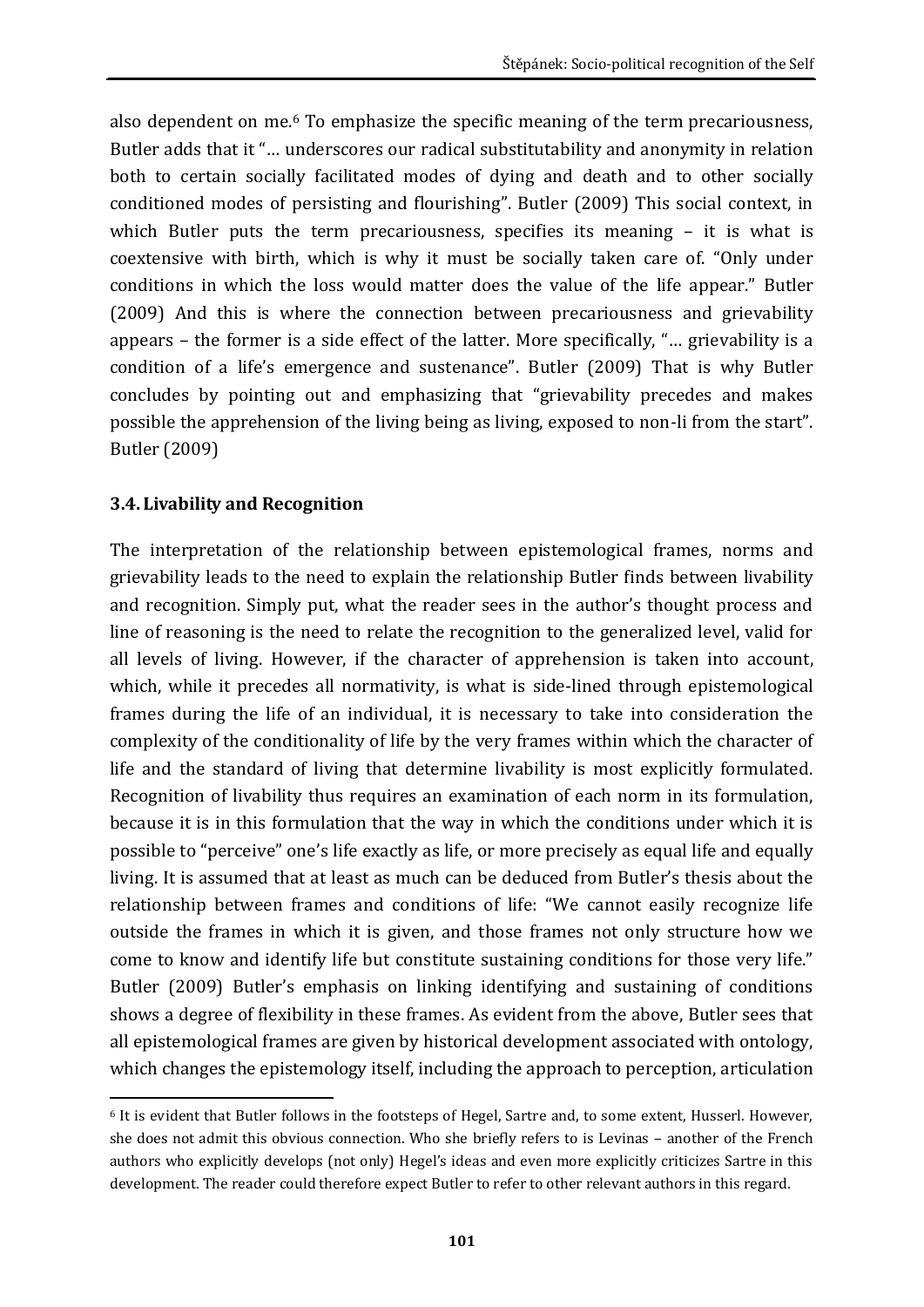and formulation of each frame – and because of that also of each norm. Emphasis on identifying and sustaining living conditions, or more precisely livability then logically includes emphasizing the variability of this identification and the way of maintaining the given conditions (not to mention the change of these conditions). For Butler, these conditions are not "static entities"; on the contrary, she interprets them and finds them as "a reproducible social institutions and relations". Butler (2009) By connecting perception, articulation and formulation with reproduction, the frames are linked to us not only as those who receive them and follow them, but also who is responsible for them. Although Butler does not sufficiently substantiate this, if seen from the perspective of the above, the responsibility in question is given by our own individual apprehension, which leads each individual to the possibility to perceive each frame and each norm from a wider context and in more specific perspective, which in turn is based on our individual situatedness, or more precisely on our individual experience of the net of social relations and bonds, that is in the sociality.

By returning to the precariousness in the outlined context, then the concept of precarity, which is an integral part of it, can be grasped as politically induced conditionality in the given context: "Precarity designates that politically induced condition in which certain populations suffer from failing social and economic networks of support and become differentially exposed to injury, violence, and death." Butler (2009) List of all networks the failure of which can cause suffering or even death of individuals/groups/communities etc. could be lengthy if illustrated by concrete examples, of which there are currently a huge number across all continents. All this underlines the dependence of these individuals/groups/communities etc. on the state as a politically organized area of social relations and social bonds. And it is precisely this arrangement that influences the standard of living the most, and thus also foreshadows what is – from the point of view of this arrangement – a sufficient standard of living. This results in a second, somewhat paradoxical phenomenon, which, in terms of the abovementioned context, Butler tries to shed light on in terms of precarity: "Precarity also characterizes that politically induced condition of maximized precariousness for populations exposed to arbitrary state violence who often have no other option than to appeal to the very state from which they need protection." Butler (2009) Thus, while it is the state, with its political organization of all networks, i.e., all social relations and social bonds, who determines the conditions in and through which the life of an individual/group/community will be evaluated, it is also this state to which it should be able to appeal in cases where the conditions are not sufficient to meet the needs corresponding to the equal level of living of all participants in the network. In this respect, too, the role of epistemological frames is inseparable, because mainly and most often through them it is possible to support the right to equal level of living of those individuals/groups/communities who lack it or who are even denied it. The problem that Butler points out in this respect as paradoxical can be understood as a matter of the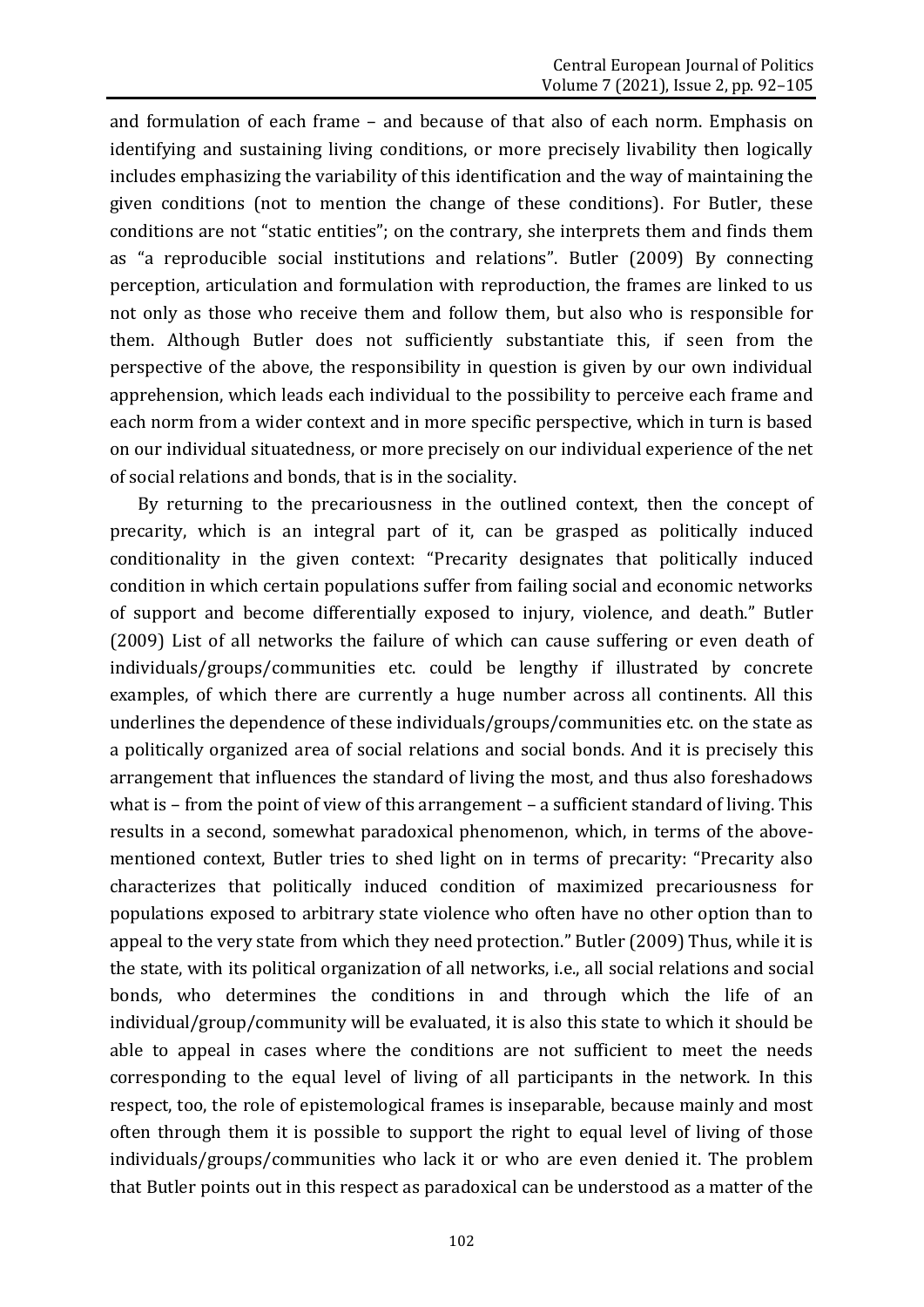adequacy of identification, or even as a matter of the very possibility of identifying the validity of these epistemological frames, when the evaluation of each level of living is based on them. Any recognition of inadequacy or even complete absence of equality in living cannot be based primarily on everyday conscious experience with social relations and social bonds, because their perception is always preferentially mediated through epistemological frames. Livability can be sufficiently assessed and evaluated, and thanks to this, inequal levels of living can be adequately recognized only if the perception of the social stratification of the networks is guided by apprehension, because only through it is it possible to perceive each person in his/her individual situation with regards to general and universal situation of simply "being alive" – that is with regards to what equally conditions all that lives in its livability, and that can be only one thing: precariousness. This interpretation will be concluded with the Butler's words: "For populations to become grievable… policy needs to understand precariousness as a shared condition, and precarity as the politically induced condition that would deny equal exposure through the radically unequal distribution…" Butler (2009)

### **4. Discussion**

The critical points identified in the introduction and aimed at by Benhabib in the book can now be discussed. First of all, the criticism for Insufficiency in achieving "normativity" is now shown to be no longer valid, given Butler's embrace of Levinas's ethics in Parting Ways. The distinction between "the concrete other" and "the generalized other" is addressed in Force of Nonviolence at the level of the structure of society, which is always present in relations between individuals. According to Butler, this structure always takes the form of a specific "epistemological framing", i.e., a means of perceiving and looking at the other (and the other at me). Simply put, society is characterized by a certain, so to say, "framework of thought" that constantly influences interpersonal relationships between individuals. This "framework of thought" also includes the idea of "the general identity" of the individual, which, however, is not possible to achieve in practice or in reality, given the individual socioeconomic conditions inherent in each individual. This individual background, including the ethnic and religious dimension, directly interferes with the constitution and constant reconstitution of identity, thus concretising it – and therefore distancing it from "the general identity".

Another critical point is the "legitimacy of violence", which can be thematized based on Benhabib's critique. Focusing on the form and structure Butler gives above, and in which she situates the relationship between "the concrete other" and "the generalized other", the question of legitimacy in relation to violence is only resolvable from the perspective of Force of Nonviolence by clarifying the structural embeddedness of the individual's "the self". This structural embeddedness, accompanied by

**103**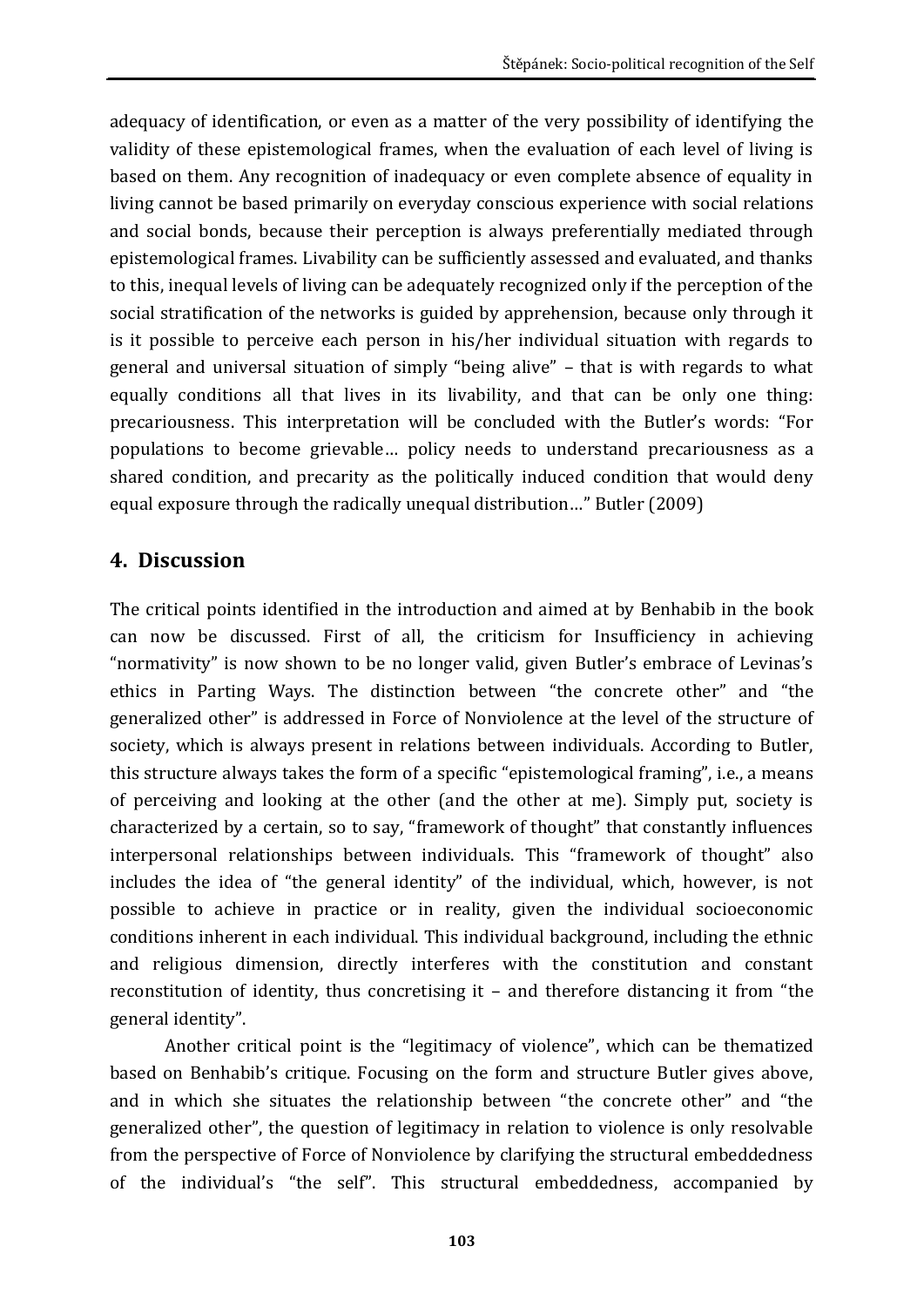"epistemological framing", takes explicit form in the "social ties" in which the individual is constantly found. The life of a particular individual must therefore be perceived not only through "the general identity", but also through individual conditions and specific circumstances, i.e., in "the concrete identity". However, in order to ensure that every individual, regardless of their "concrete identity", has the same rights and their identity has the same value both from the society-wide and the structural point of view, Butler stresses the necessity of focusing on the very fact that the individual is "alive". For this reason, it is also necessary to take into account the "livability" and the possibility of "grievability" based on it, concerning all individuals regardless of their individual specificities and concrete differences. Any violence against an individual cannot and must not be a violation of their "equal social value" tied to the most general value character that belongs to them, i.e., the fact that they are alive and therefore "grievable".

The latent critique of the ambiguity of the relationship between "the generalized other" and "the concrete other" in Parting Ways, which can be uncovered in the Benhabib's book, now seems to be clarified in terms of Butler's approach in Force of Nonviolence. Only when viewing the perception of the constitution and reconstitution of an individual's identity in the broader context given by their structural embeddedness, i.e., from the perspective of Frames of War, is it possible to understand the coping with the justification of the need to protect the non-violent resolution of interpersonal conflicts in society.

### **5. Conclusion**

The aim of this paper was to introduce the concept of the Self, which Judith Butler uses to defend the need for a non-violent approach to all people regardless of their affiliation. As pointed out in the introduction, this concept is seen as a response to Seyla Benhabib's critique, the central focus of which was the ambiguity of the relationship between the concrete other and the generalized other. In the authors' opinion, the concept of the Self, which Butler uses in Force of Nonviolence and which – as this article tried to show – is a follow-up of her earlier interpretations, especially in Frames of War, adequately addresses the ambiguity and avoids the problems Benhabib pointed out in Exile, Statelessness, and Migration. This is also greatly aided by the clarification of some terms that Butler used in earlier works, but which she did not explicitly define there (grievability, livability, precarity, precariousness, etc.). Only now, by linking them to the concept of the Self in Force of Nonviolence, does the intrinsic connection between these terms and between ethics and social ontology become apparent. This again illustrates how Butler tried to constructively counter Benhabib's demur.